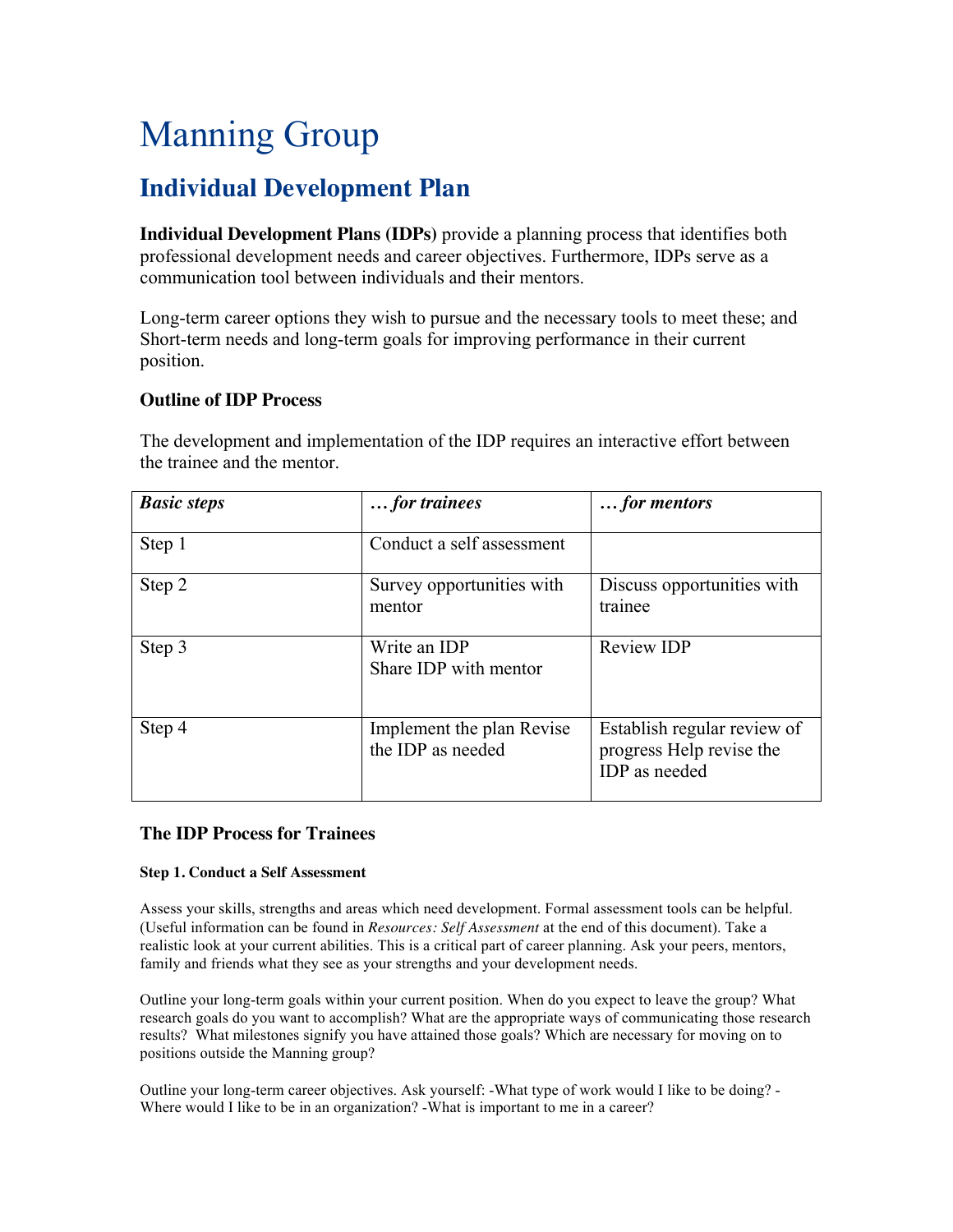# **Step 2. Survey Opportunities**

Identify career opportunities and select from those that interest you. Identify developmental needs by comparing current skills and strengths with those needed for your career choice.

Prioritize your developmental areas and discuss with your mentor how these should be addressed.

## **Step 3. Prepare an IDP**

The IDP maps out the general path you want to take and helps match skills and strengths to your career choices. **It is a changing document,** since needs and goals will almost certainly evolve over time as a trainee. The aim is to build upon current strengths and skills by identifying areas for development and providing a way to address these. The specific objectives of a typical IDP are to:

Establish effective dates for the duration of your appointment. Identify specific skills and strengths that you need to develop (based on discussions with your mentor). Define the approaches to obtain the specific skills and strengths (e.g., courses, technical skills, teaching, supervision) together with anticipated time frames. Identify specific research goals and milestones for attaining those goals within a reasonable timeframe. Discuss your draft IDP with your mentor. Revise the IDP as appropriate.

## **Step 4. Implement Your Plan**

The plan is just the beginning of the career development process and serves as the road map. Now it's time to take action!

Put your plan into action Revise and modify the plan as necessary. The plan is not cast in concrete; it will need to be modified as circumstances and goals change. The challenge of implementation is to remain flexible and open to change. Review the plan with your mentor regularly. Revise the plan on the basis of these discussions.

# **The IDP Process for Mentors**

# **Step 1. Discuss and Help Revise with Trainee**

This needs to be a private, scheduled meeting distinct from regular research-specific meetings. There should be adequate time set aside for an open and honest discussion. Provide honest feedback - both positive and negative - to help trainees set realistic goals. Agree on a development plan that will allow postdocs to be productive in the laboratory, classroom, etc. and adequately prepare them for their chosen career.

#### **Step 2. Establish Regular Review of Progress**

The mentor should meet at regular intervals with the trainee to assess progress, expectations and changing goals. On at least an annual basis, the mentor should conduct a performance review designed to analyze what has been accomplished and what needs to be done. A written review is most helpful in objectively documenting accomplishments.

*This document was originally developed by the Federation of American Societies for Experimental Biology (FASEB)'s Science Policy Committee. For more information, contact: Heather Rieff, Ph.D., FASEB Office of Public Affairs (301- 634-7650) or hrieff@opa.faseb.org. The template was modified by Prof. James Henderson, Syracuse University, and then adapted for use in the Manning group by Prof. Manning.*